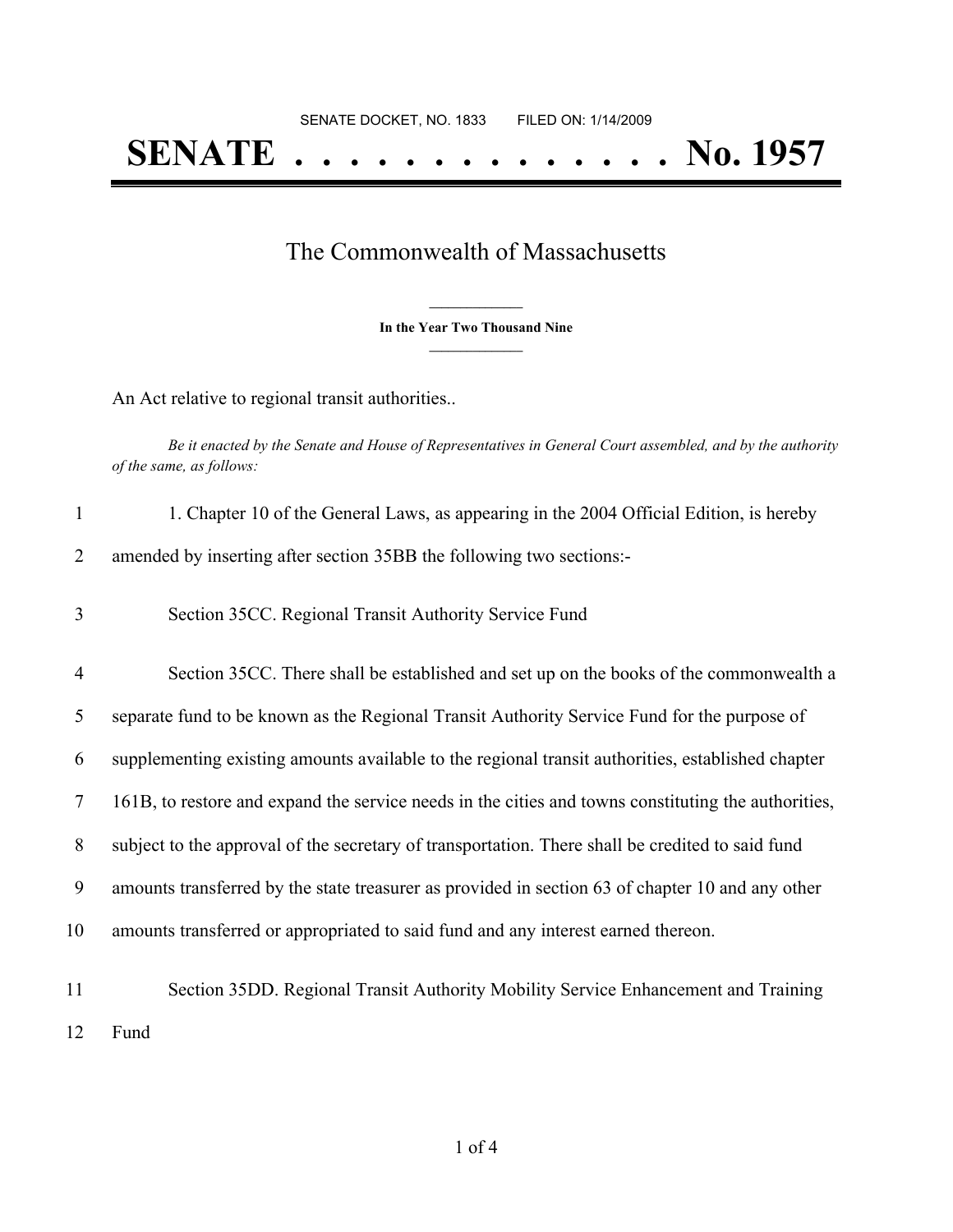| 13 | Section 35DD. There shall be established and set up on the books of the commonwealth a           |
|----|--------------------------------------------------------------------------------------------------|
| 14 | separate fund to be known as the Regional Transit Authority Mobility Service Enhancement and     |
| 15 | Training Fund for the purpose of enhancing public transit for the mobility impaired within the   |
| 16 | cities and towns constituting the authorities and for training of persons employed by the        |
| 17 | authorities on service needs of the mobility impaired. Amounts shall be made available from said |
| 18 | fund to develop and implement projects and programs, subject to the approval of the secretary of |
| 19 | transportation, which shall include, but not be limited to, the following:                       |
| 20 | (1) quality sensitivity training for fixed-route drivers, demand-response drivers and            |
| 21 | customer service personnel of the authorities;                                                   |
| 22 | (2) driver training relative to the use of specialized equipment to provide mobility access      |
| 23 | to buses and other passenger vehicles of the authorities;                                        |
| 24 | (3) customer service training for administrative personnel of the authorities using              |
| 25 | mobility tools;                                                                                  |
| 26 | (4) the development of travel training and mobility manager programs;                            |
| 27 | (5) the feasibility of providing escorts to assist the mobility impaired and elders with their   |
| 28 | transportation needs;                                                                            |
| 29 | (6) the development of training resources for the transportation service providers               |
| 30 | contracting with the authorities;                                                                |
| 31 | (7) the procurement of capital equipment and technologies for mobility enhancement;              |
| 32 | (8) the enhancement of paratransit service parameters; and                                       |

## of 4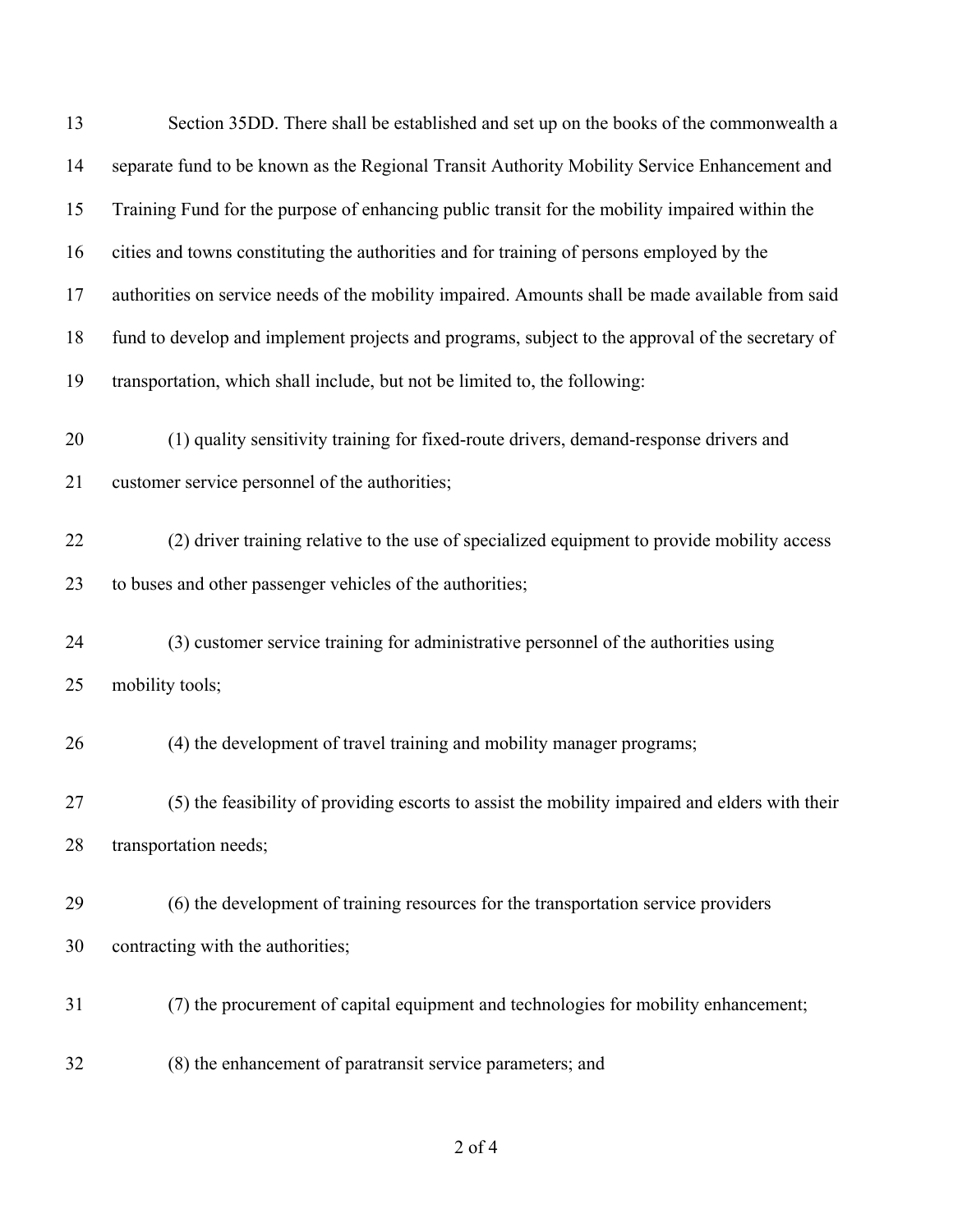(9) the coordination of paratransit services throughout the cities and towns constituting the authorities.

 There shall be credited to said fund amounts transferred by the state treasurer as provided in section 63 of chapter 10 and any other amounts transferred or appropriated to said fund and any interest earned thereon.

 SECTION 2. Section 63 of said chapter 10, as so appearing, is hereby amended by striking out the first paragraph, in lines 1 to 11 inclusive, and inserting in place thereof the following:-

 There shall be established and set up on the books of the commonwealth a separate fund to be known as the Central Artery and Statewide Road and Bridge Infrastructure Fund for the purposes of meeting (i) the estimated additional costs associated with the Central Artery/Ted Williams Tunnel Project; and (ii) for the period covering July 1, 2006 through June 30, 2011, an amount equal to 50 percent of excess registry fees not required for the purpose of clause (i) shall be for the costs associated with the statewide road and bridge program and the remaining 50 percent of said excess registry fees shall be transferred in an amount not to exceed \$90 million in the aggregate to the Regional Transit Authority Service Fund and in an amount not to exceed \$15 million in the aggregate to the Regional Transit Authority Mobility Service Enhancement and Training Fund.

 SECTION 3. Said section 63 of said chapter 10, as so appearing, is hereby further amended by striking the fifth paragraph, in lines 60 to 69 inclusive, and inserting in place thereof the following:-

of 4